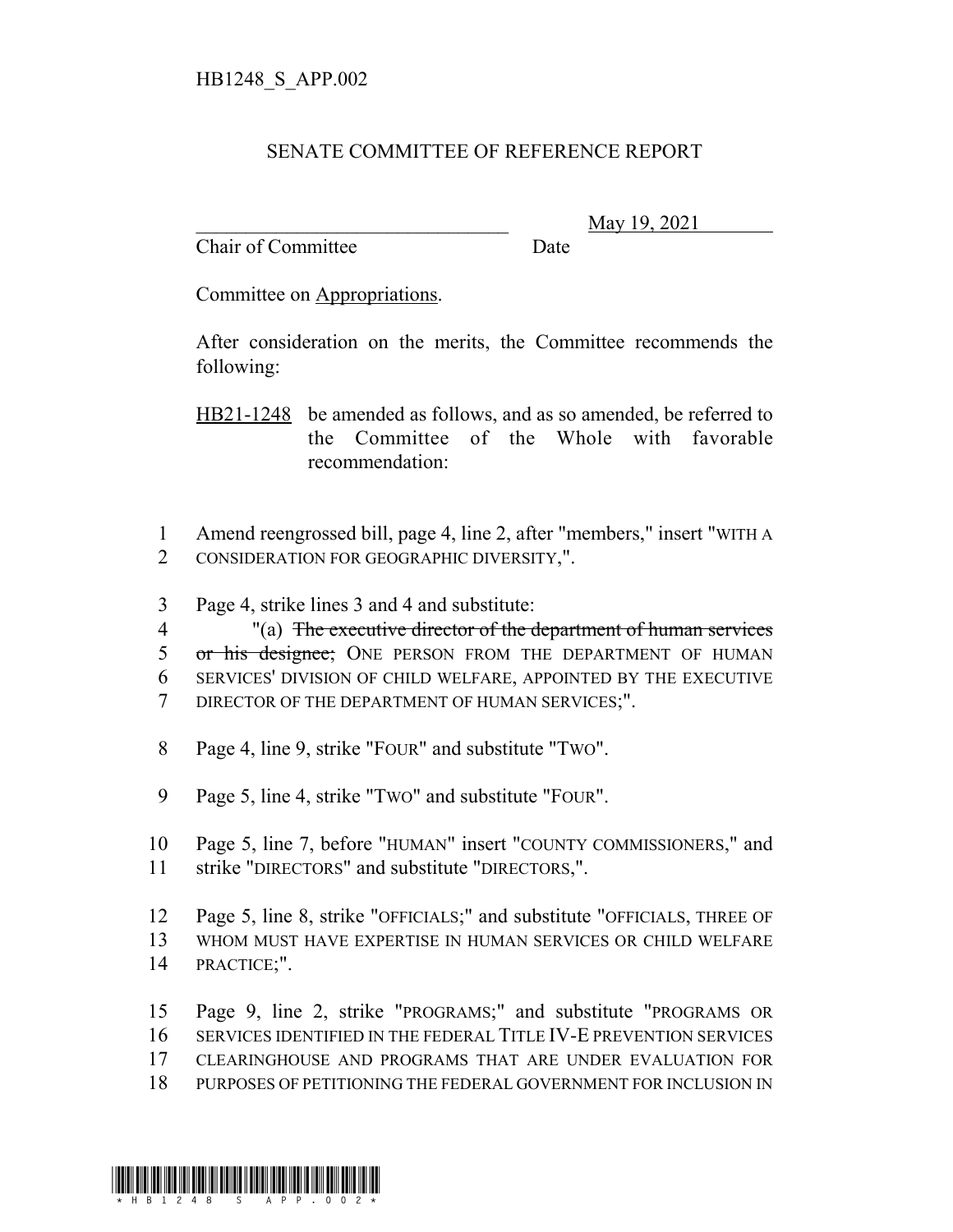1 THE FEDERAL TITLE IV-E PREVENTION SERVICES CLEARINGHOUSE;".

Page 10, line 10, strike "STATE." and substitute "STATE; AND

 (d) REIMBURSEMENT MONEY RECEIVED FOR PREVENTION SERVICES AND PROGRAMS IDENTIFIED IN THE FEDERAL TITLE IV-E CLEARINGHOUSE PURSUANT TO THE FEDERAL "FAMILY FIRST PREVENTION SERVICES ACT OF 2018". BEGINNING JULY 1, 2021, THE STATE DEPARTMENT SHALL TRANSMIT FEDERAL TITLE IV-E REIMBURSEMENTS FOR PREVENTION SERVICES TO THE STATE TREASURER WHO SHALL CREDIT THE REIMBURSEMENTS TO THE TRUST FUND.

 (2) THE TRUST FUND SHALL CLAIM FEDERAL TITLE IV-E REIMBURSEMENT FOR ALL ELIGIBLE GRANTS FOR PREVENTION SERVICES ON 12 THE FEDERAL TITLE IV-E PREVENTION SERVICES CLEARINGHOUSE.".

13 Page 10, line 11, strike " $(2)$ " and substitute " $\left(\frac{2}{2}\right)$  (3)".

Page 11, after line 3 insert:

 "(2) THE DISTRIBUTION OF MONEY CREDITED TO THE TRUST FUND BY REIMBURSEMENT FOR PREVENTION SERVICES AND PROGRAMS IDENTIFIED IN THE FEDERAL TITLE IV-E PREVENTION SERVICES CLEARINGHOUSE MUST FUND PROGRAMS AND SERVICES THAT ALIGN WITH THE STATE'S PREVENTION STRATEGY, PURSUANT TO THE FEDERAL "FAMILY FIRST PREVENTION SERVICES ACT OF 2018", INCLUDING CONSIDERATION OF VARIABLE NEEDS AND RESOURCES ACROSS THE STATE AND DATA-DRIVEN APPROACHES, AND BE INFORMED BY THE STATE DEPARTMENT IN CONSULTATION WITH COUNTY DEPARTMENTS AND OTHER ENTITIES THAT DELIVER THE ELIGIBLE SERVICES OR PROGRAMS. ELIGIBLE SERVICES OR PROGRAMS MAY INCLUDE THOSE UNDER EVALUATION FOR THE PURPOSES OF PETITIONING THE FEDERAL GOVERNMENT FOR INCLUSION 27 IN THE FEDERAL TITLE IV-E PREVENTION SERVICES CLEARINGHOUSE; EXCEPT THAT, IF THE SERVICE OR PROGRAM AT THE TIME OF FEDERAL REVIEW IS RATED TO NOT MEET CRITERIA FOR INCLUSION IN THE FEDERAL TITLE IV-E PREVENTION SERVICES CLEARINGHOUSE, MONEY CREDITED TO THE TRUST FUND BY REIMBURSEMENT FOR PREVENTION SERVICES MUST NOT BE ALLOCATED FOR THAT PURPOSE IN THE NEXT FISCAL YEAR, UNLESS THERE IS AN EVALUATION OF THE SERVICE OR PROGRAM ALREADY UNDERWAY THAT WILL BUILD SUBSTANTIAL NEW EVIDENCE THAT HAS THE POTENTIAL TO CHANGE THE SERVICE OR PROGRAM RATING, OR THE SERVICE OR PROGRAM HAS BEEN SUBMITTED TO THE FEDERAL CLEARINGHOUSE FOR RE-REVIEW.".